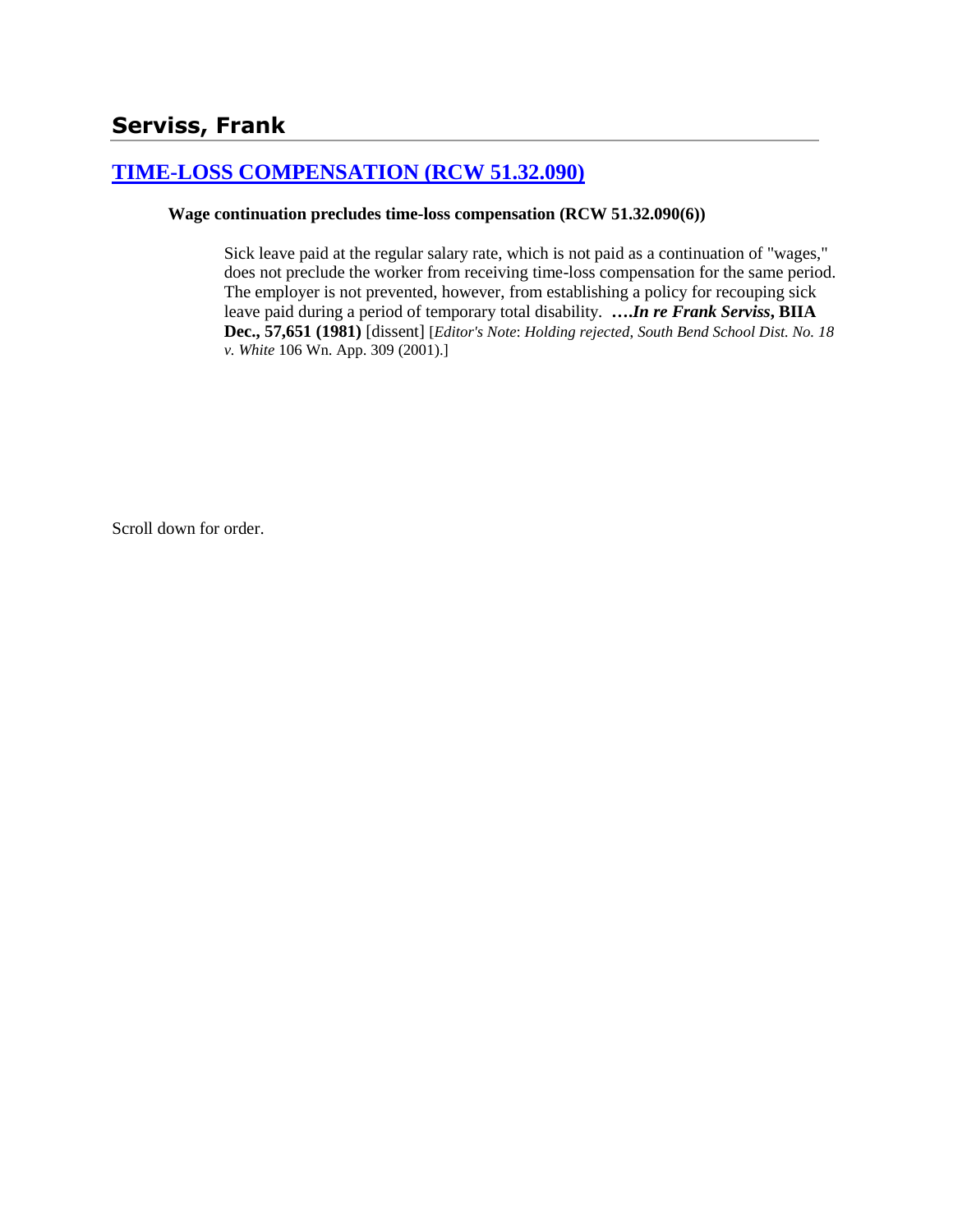### **BEFORE THE BOARD OF INDUSTRIAL INSURANCE APPEALS STATE OF WASHINGTON**

**)**

**IN RE: FRANK SERVISS ) DOCKET NO. 57,651**

**CLAIM NO. G-709237 ) DECISION AND ORDER**

APPEARANCES:

Claimant, Frank Serviss, by H. Frank Stubbs, per Stan Rumbaugh

Employer, Franklin Pierce School District #402, by Joseph Cheesman, Director of Personnel and **Communications** 

Department of Labor and Industries, by The Attorney General, per Thomas G. Hall and Dorothy Bullitt, Assistants

This is an appeal filed by the claimant on September 12, 1980, from an order of the Department of Labor and Industries dated August 26, 1980, which adhered to the provisions of a prior order demanding reimbursement for time-loss compensation paid for the periods June 16, 1975 through November 3, 1975, and June 11, 1976 through September 25, 1976, and denied time-loss compensation for the period December 1, 1978 through September 3, 1979. **REVERSED AND REMANDED.**

# **DECISION**

Pursuant to RCW 51.52.104 and RCW 51.52.106, this matter is before the Board for review and decision on timely Petitions for Review filed by the claimant and the Department of Labor and Industries to a Proposed Decision and Order issued by an industrial appeals judge for this Board on July 21, 1981 in which the order of the Department dated August 26, 1980 was reversed, and the claim remanded to the Department.

The Board has reviewed the evidentiary rulings of the industrial appeals judge and finds that no prejudicial error was committed and said rulings are hereby affirmed.

At issue in this appeal is whether Mr. Serviss is entitled to compensation for temporary total disability for the specified periods: June 16, 1975 -- November 3, 1975, June 11, 1976--September 25, 1976, October 16, 1976--January 3, 1977, and December 1, 1978--September 3, 1979. In addition, we are asked to determine whether subsection (6) of RCW 51.32.090 effectively prohibits Mr. Serviss from receiving time-loss benefits for periods he was being paid for using sick leave he

1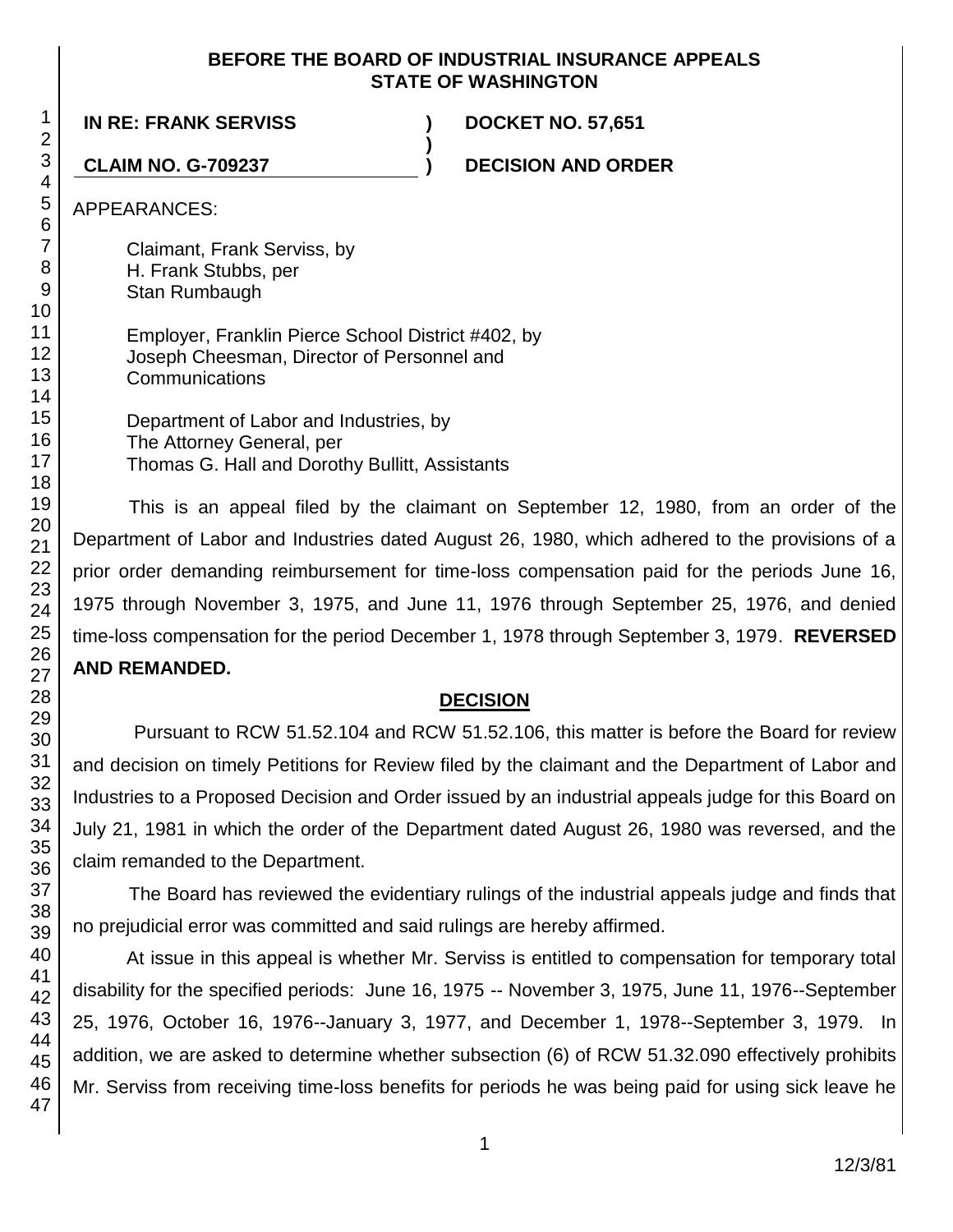had accrued during his years of service as a school teacher and wrestling coach for Franklin Pierce School District No. 402.

We are in agreement that during all pertinent periods at issue, Mr. Serviss was unable to perform his regular work or any suitable work for which he had training and experience, and ordinarily he would unquestionably be entitled to time-loss benefits.

During the course of his employment on February 18, 1975, Mr. Serviss injured his low back which later twice required surgery. He eventually returned to work in September 1979. Mr. Serviss' employment contract was typical of most public school district employees in this state whereby he was paid over a twelve-month period for services per- formed essentially between early September through mid-June. In addition and pursuant to state law, Mr. Serviss was granted ten days sick leave for each contract year which as of the date of his injury, also pursuant to statute, was allowed to accumulate only up to a maximum of 180 days. RCW 28A.58.100.

Ultimately the question for decision is whether RCW 51.32.090(6) legally precludes the claimant from receiving time-loss compensation for those periods of time he received sick leave pay at his regular salary rate from his employer. The statutory provision in question reads:

> "Should a worker suffer a temporary total disability and should his or her employer at the time of the injury continue to pay him or her the wages which he or she was earning at the time of such injury, such injured worker shall not receive any payment provided in subsection (1) of this section during the period his or her employer shall so pay such wages."

Prior to the enactment of RCW 51.32.090(6), numerous employers especially smaller ones in this state, did not have formal and definite leave policies. However, when a valued employee was injured on the job, a genuine concern for that employee's welfare prompted many employers to continue the worker's wages for a period of time to allay any immediate financial hardship on a worker or his or her family. When such circumstances prevailed, it seemed illogical to the legislature to further reward the worker with time-loss compensation benefits. It was perceived that to so permit would prove to be a disincentive to return to work.

In situations like that before us, school teachers are not paid when sick or injured without giving up something in return which, up to a specific limit through the years, they had been able to "bank." Mr. Serviss' case is not one where his employer either because of humanitarian largess or to avoid an adverse industrial insurance cost experience, voluntarily continued to pay his regular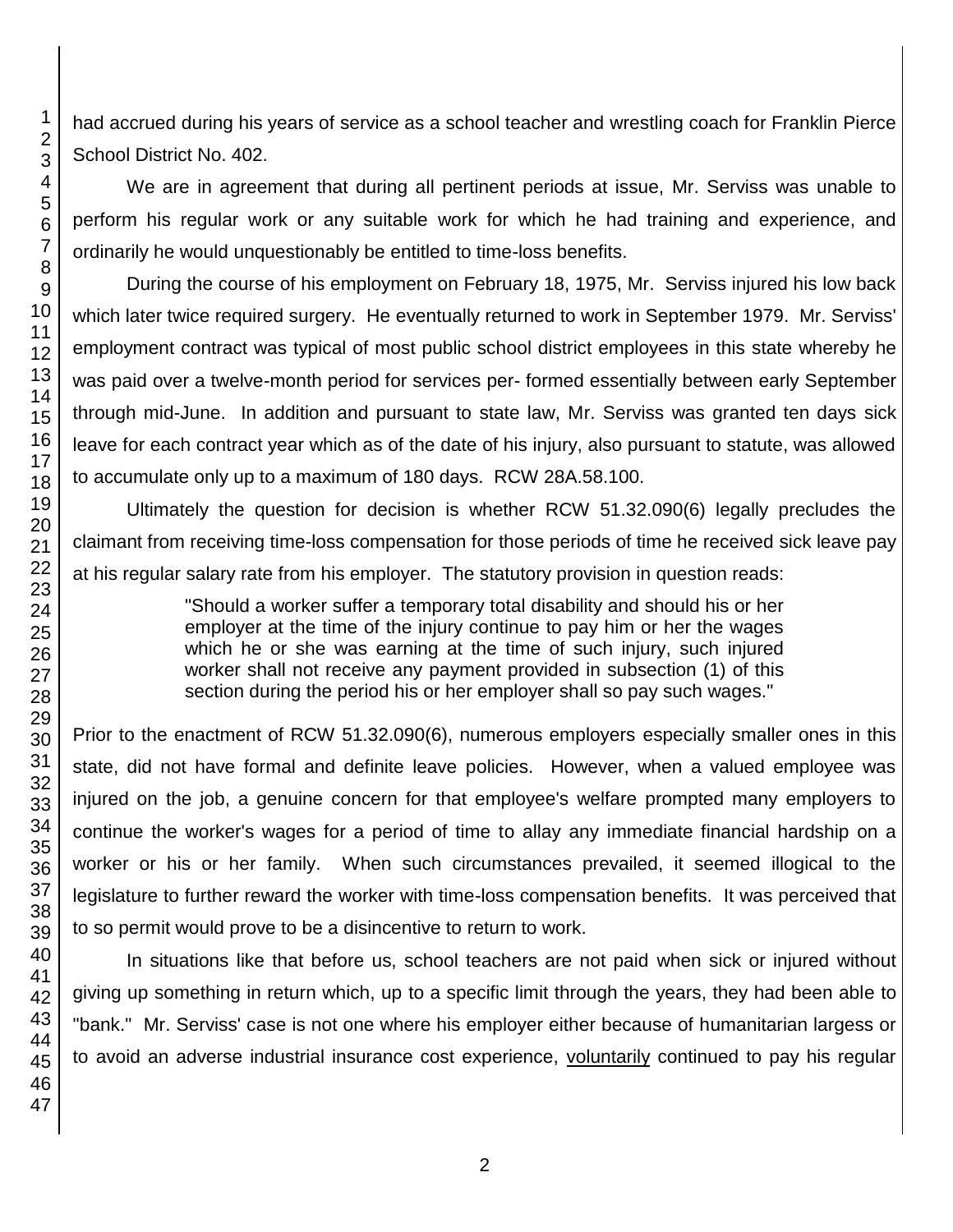salary. By electing to take sick leave, Mr. Serviss effectively called upon and used his own financial resources. In fact, RCW 28A.58.100(d) (formerly subsection (c)) states:

> "(d) Compensation for leave for illness or injury actually taken shall be the same as the compensation such person would have received had such person not taken the leave provided in this proviso."

The statute's designation of level of compensation to be paid for sick leave in an amount equal to one's regular compensation had leave not been taken implies that something other than "wages" is being paid. It must be remembered that only the receipt of continued wages prohibits an injured worker from receiving time-loss benefits.

Parenthetically, we note that RCW 28A.58.100 requires local school boards to adopt written policies granting leave with compensation for "illness, injury, and emergencies" in accord with the statutory directive contained therein. The record before us does not contain a copy of any district policy which may govern the school district's right to seek recoupment of paid sick leave from Mr. Serviss. (See, e.g., the regulations governing classified employees of the state of Washington relative to sick leave adjustment for employees covered by workers' compensation, WAC 356-18- 080). This is, of course, the reciprocal of the legal issue presented before this Board, and is one over which we have no authority.

In sum, we are of the view that the payment by Franklin Pierce School District No. 402 of accrued sick leave legally accumulated by Mr. Serviss does not, within the contemplation of RCW 51.32.090(6), preclude him from simultaneously receiving time-loss compensation.

Findings 1 through 5 and conclusion number 1 of the Proposed Decision and Order entered herein on July 21, 1981, are hereby adopted by the Board and incorporated herein by this reference. Conclusions 2 and 3 thereof are hereby stricken, and in lieu thereof the Board concludes:

- 2. The claimant is entitled to compensation as a temporarily totally disabled worker for the periods from June 16, 1975 through November 3, 1975, from June 11, 1976 through September 25, 1976, from October 16, 1976 through January 3, 1977, and from December 1, 1978 through September 3, 1979.
- 3. The order of the Department of Labor and Industries dated August 26, 1980, which affirms a prior order demanding reimbursement for timeloss compensation for the periods from June 16, 1975 through November 3, 1975, from June 11, 1976 through September 25, 1976, and denied time-loss compensation for the period December 1, 1978 through September 3, 1979 is incorrect, and should be reversed and this

3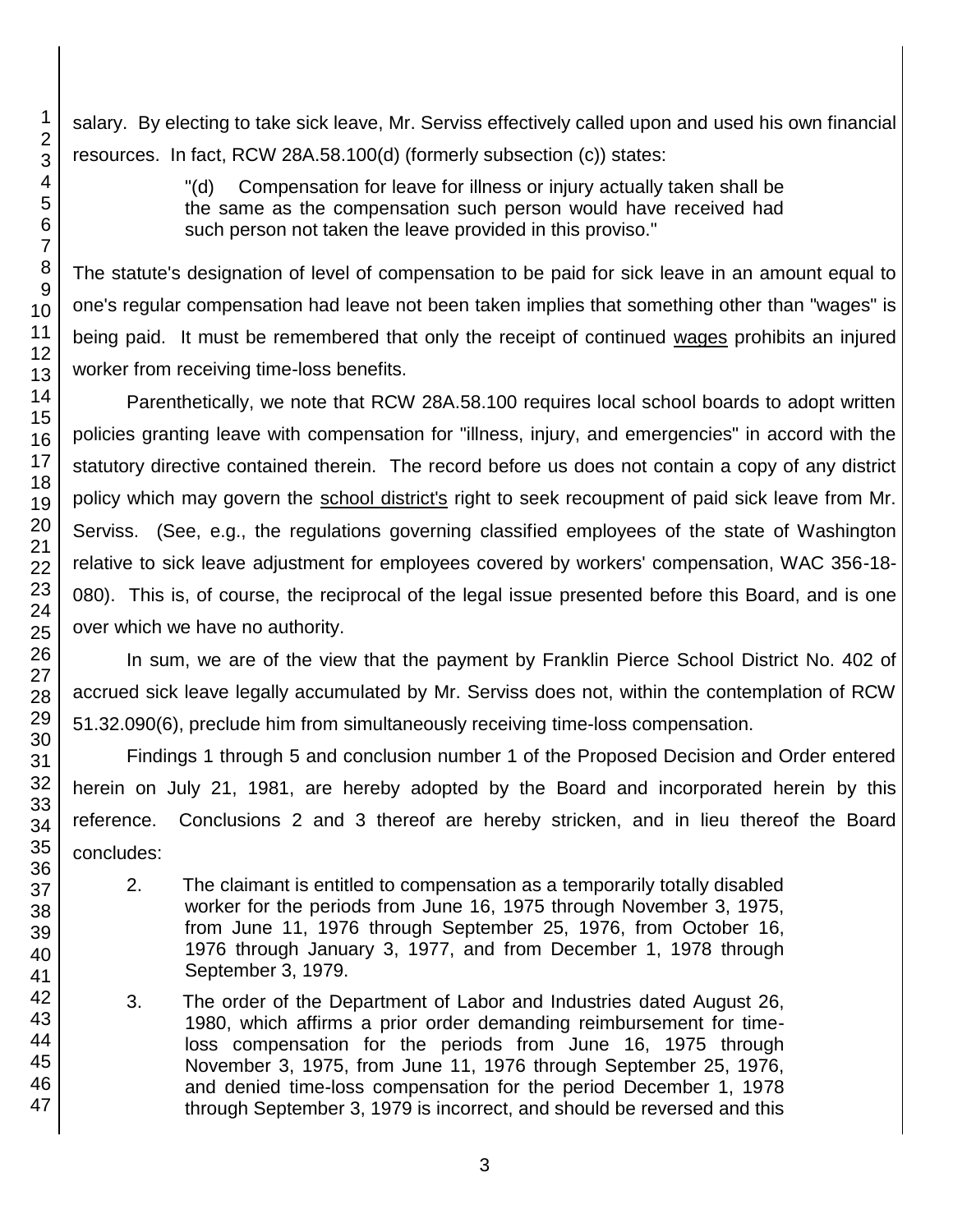claim remanded to the Department with instruction to reopen the claim and allow time-loss compensation for the aforementioned periods, plus for the period from October 16, 1976 through January 3, 1977, and thereupon to close the claim.

It is hereby ORDERED.

Dated this 3rd day of December, 1981.

| <b>BOARD OF INDUSTRIAL INSURANCE APPEALS</b><br>/s/ |          |
|-----------------------------------------------------|----------|
| MICHAEL L. HALL<br>/s/                              | Chairman |
| FRANK E. FENNERTY, JR.                              | Member   |
| <b>DISSENTING OPINION</b>                           |          |

I must dissent from the Board's majority decision, because I believe it is erroneous as a matter of law. The ultimate issue here is whether RCW 51.32.090(6) legally precludes a claimant from receiving time-loss compensation for those periods of time he received sick-leave pay at his regular salary rate from his employers.

# This is not the first time this issue has been before the Board. It was presented as long ago as 1965. In re S.G. Tudor, Docket No. 22,814, Proposed Decision and Order of February 2, 1965, adopted by the Board March 5, 1965. In that case, it was held that a claimant in such a situation is precluded from receiving time-loss compensation by the provisions of RCW 51.32.090(6). So far as I am aware, the Board has not heretofore deviated from that view.

The language of the statute is, in my opinion, plain and unambiguous and, therefore, not subject to construction and interpretation. Lane v. Department of Labor and Industries, 21 Wn. (2d) 420. It specifically provides that no time-loss compensation shall be paid to a worker for any period during which his employer continues to pay the same amount as the wages he was earning at the time of his injury. Here, the claimant elected to use sick leave, to the full extent it had accumulated to his credit, as was his right. He thereby continued to receive money in the full amount of his regular wages during the period sick leave was drawn. RCW 28A.58.100(d).

The majority opinion indicates that, if the employer had voluntarily continued to pay claimant his regular salary, it would have applied RCW 51.32.090(6) to prohibit the simultaneous payment of time-loss compensation; but, since the payments were based on accrued sick-leave credit, the statute should not be applied. I fail to see any reason for this distinction, and the statute itself certainly does not provide for any such exception.